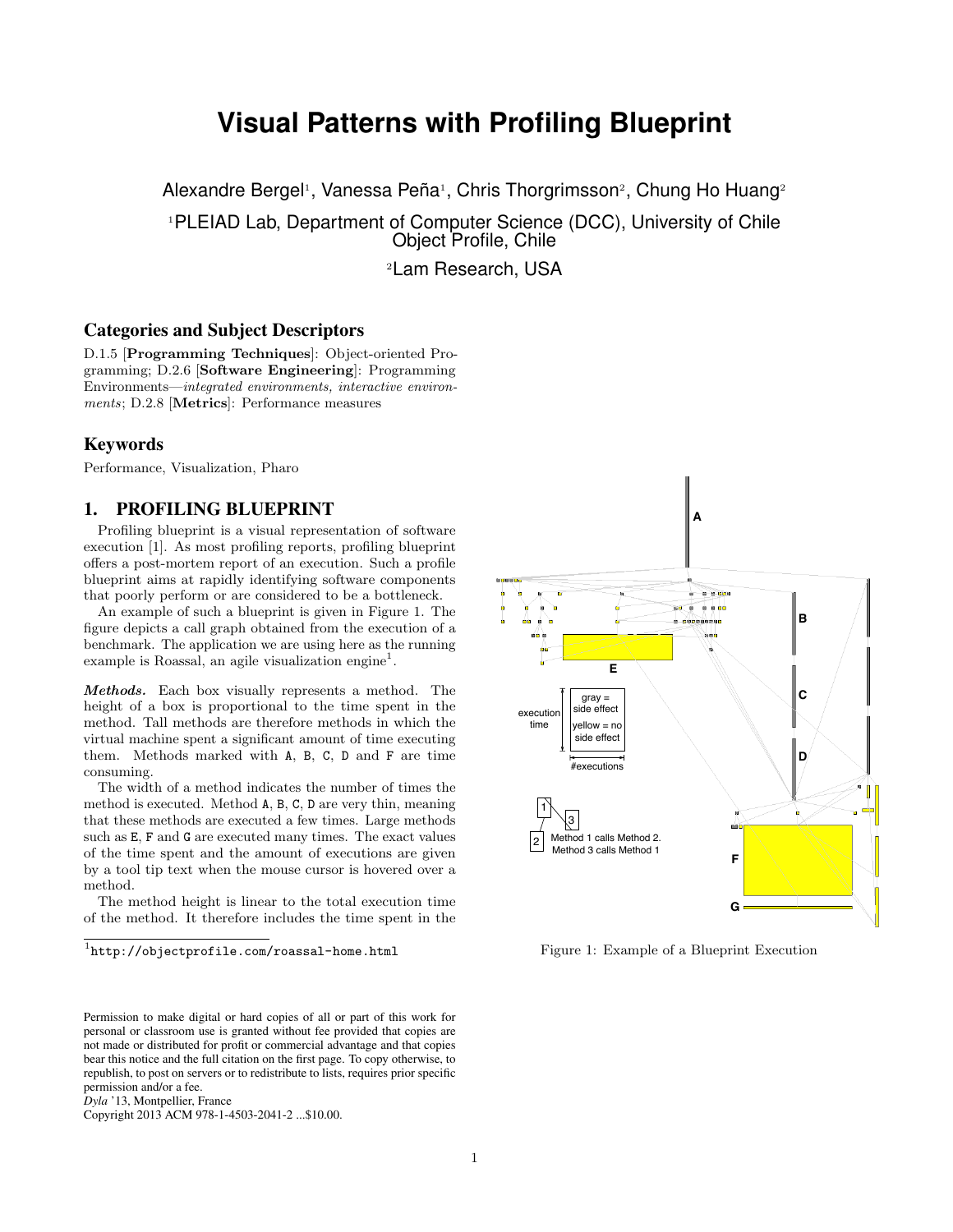called methods. The width uses a logarithmic scale instead of a linear one to cope with large variations.

Method invocations. The blueprint visualizes the execution control flow along the method call graph. Edges indicate invocations between two methods: a calling method is located above the methods it calls as long as the control flow is a tree. It frequently happens that the control flow forms a graph, in that case the location of edge's extremities in a method indicates the calling method and called method, as shown in Figure [1.](#page-0-0) Method F calls E. The bottom of a calling method box is always linked to the top of a called method box. Additionally, the layout-construction algorithm tries to place the calling methods above the called ones

Mutation. An important aspect of our blueprint is to indicate the presence of state mutation, resulting from side-effect. The color of the method indicates whether or not the object receiver or an argument has been modified by the method.

A method that mutates at least one variable in the object receiver or in the method arguments is shaded in gray. A method that does not modify the object is shaded in yellow.

For example, the source code of the method B is

```
ROElement>>addAll: els
els do: [:el | self add: el ]
```
The method addAll: does not directly performs a mutation, however, it invokes add:, marked with a C in the figure, which itself adds an element into a collection held by the object that receives the method call addAll:.

The methods E and F are visually represented as large and tall yellow boxes, meaning that these two methods take a significant amount of CPU time, are executed many times, and do not modify the receiver and arguments. These methods are candidates for being cached using a memorization.

Implementation. The profiling blueprint is implemented for the Pharo<sup>[2](#page-1-0)</sup> and VisualWorks<sup>[3](#page-1-1)</sup> programming languages, two Smalltalk dialects. The runtime information is obtained using the Spy profiling framework [\[2\]](#page-2-1). Spy allows one to easily define a code execution profilers.

Visualization of the profile is carried out using  $Roassal<sup>4</sup>$  $Roassal<sup>4</sup>$  $Roassal<sup>4</sup>$ , an agile visualization engine. Roassal offers facilities to easily define and represent polymetric views [\[3\]](#page-2-2) such as the profiling blueprint.

## 2. EXECUTION PATTERNS

#### 2.1 Time distribution

One strength of a visual representation is to let a human observer identify visual patterns [\[4\]](#page-2-3). We have discriminated two types of patterns related to the time distribution and the mutation.

Figure [2](#page-1-3) gives six visual patterns related to time distribution that often occurs in profiling blueprint.

Pattern A - sequential calls. The method a directly calls a number of methods, 3 example methods are given, b, c

<span id="page-1-3"></span>

Figure 2: Visual patterns

and d. The height of a is the sum of the height of b, c and d. One can naturally deduce that the three calls to b, c, d are likely to be sequential. The methods b, c, d have the same width as a. This means that these calls are not contained in a loop.

The profiling blueprint orders the calls according to the sequence occurring at execution. The method b is called before c, itself called before d. However, this is given as a mere indication that may not reflect the actual execution, for example if the order is not always constant. The source code of a is accessible via a tool tip to assert this.

Pattern  $B$  - indirection. The method a directly calls the method b and the visual aspect of b is the same as a. Method a is simply calling b without doing any significant additional computation.

Pattern  $C$  - sporadic execution. The method a is invoked many times, shown from the width of its box. The method b is invoked less than a. The call to b is realized in infrequent situations.

Pattern  $D$  - multiple execution. The method b is executed several times, and the height of b is the same as a. The call of b is likely to be contained within a loop in a. This pattern is the opposite of Pattern C.

This pattern is illustrated by the methods D and F in Figure [1.](#page-0-0)

Pattern E - immediate value. The method b is executed many more times than a, which is indicated from the difference of the width. However, it does not consume much execution time since it is horizontally thin. The method b is likely to be computationally cheap like returning an immediate value (e.g., being constant or a variable accessor).

**Pattern**  $F$  **- recursion.** Recursive calls are indicated with

<span id="page-1-0"></span> $^2$ <http://pharo-project.org>

<span id="page-1-1"></span><sup>3</sup> [http://www.cincomsmalltalk.com/main/products/](http://www.cincomsmalltalk.com/main/products/visualworks/) [visualworks/](http://www.cincomsmalltalk.com/main/products/visualworks/)

<span id="page-1-2"></span><sup>4</sup> [http://objectprofile.com/#/pages/products/roassal/](http://objectprofile.com/#/pages/products/roassal/overview.html) [overview.html](http://objectprofile.com/#/pages/products/roassal/overview.html)